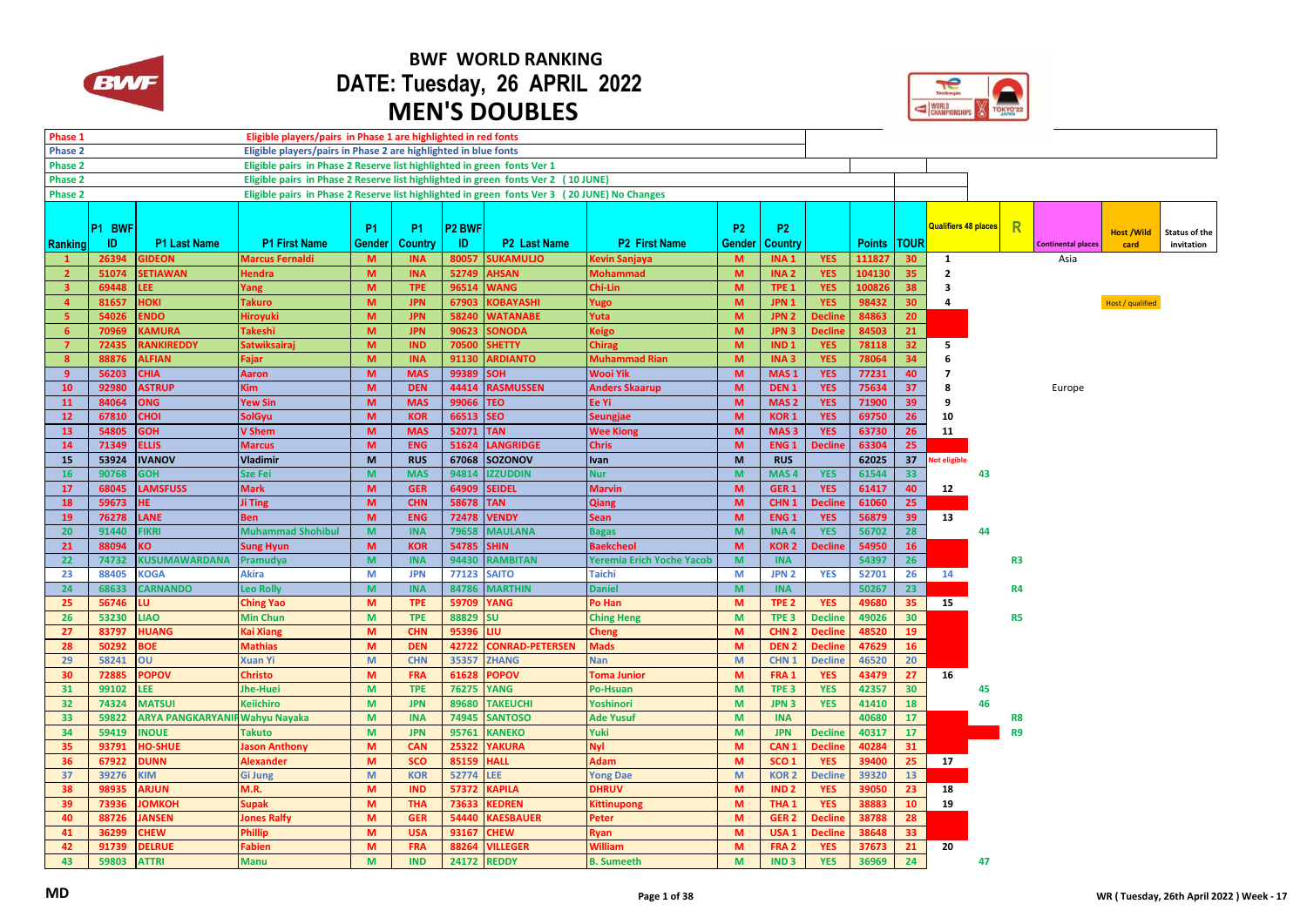| 44       | 78409          | <b>MAN</b>                               | <b>Wei Chong</b>                | M      | <b>MAS</b>               | 85129          | <b>TEE</b>                           | Kai Wun                           | M                                                                                                          | <b>MAS</b>                     |                | 36530          | 12 <sup>2</sup>         |    | <b>R11</b> |        |
|----------|----------------|------------------------------------------|---------------------------------|--------|--------------------------|----------------|--------------------------------------|-----------------------------------|------------------------------------------------------------------------------------------------------------|--------------------------------|----------------|----------------|-------------------------|----|------------|--------|
| 45       | 74827          | <b>GARAGA</b>                            | <b>Krishna Prasad</b>           | M      | <b>IND</b>               | 66528          | <b>PANJALA</b>                       | Vishnuvardhan Goud                | M                                                                                                          | IND <sub>4</sub>               | <b>YES</b>     | 36070          | 13                      |    | 48         |        |
| 46       | 87985          | DI                                       | Zi Jian                         | M      | <b>CHN</b>               | 55414          | <b>WANG</b>                          | <b>Chang</b>                      | $\mathsf{M}% _{T}=\mathsf{M}_{T}\!\left( a,b\right) ,\ \mathsf{M}_{T}=\mathsf{M}_{T}\!\left( a,b\right) ,$ | CHN <sub>2</sub>               | <b>Decline</b> | 36026          | 16                      |    |            |        |
| 47       | 93858          | <b>JILLE</b>                             | Ruben                           | M      | <b>NED</b>               | 91971          | <b>VAN DER LECQ</b>                  | <b>Ties</b>                       | M                                                                                                          | NED <sub>1</sub>               | <b>YES</b>     | 34050          | 24                      | 21 |            |        |
| 48       | 93455          | <b>MAAS</b>                              | lelle                           | M      | <b>NED</b>               | 66357          | <b>TABELING</b>                      | Robin                             | M                                                                                                          | <b>NED<sub>2</sub></b>         | <b>Decline</b> | 33773          | 21                      |    |            |        |
| 49       | 86756          | <b>HEMMING</b>                           | Callum                          | M      | <b>ENG</b>               | 62414          | <b>STALLWOOD</b>                     | <b>Steven</b>                     | $\mathsf{M}% _{T}=\mathsf{M}_{T}\!\left( a,b\right) ,\ \mathsf{M}_{T}=\mathsf{M}_{T}\!\left( a,b\right) ,$ | <b>ENG<sub>2</sub></b>         | <b>YES</b>     | 33395          | 16                      | 22 |            |        |
| 50       | 86479          | <b>OKAMURA</b>                           | Hiroki                          | M      | <b>JPN</b>               | 91060          | <b>ONODERA</b>                       | <b>Masayuki</b>                   | M                                                                                                          | <b>JPN</b>                     |                | 32640          | 18                      |    | R13        |        |
| 51       | 68134          | <b>LUNDGAARD</b>                         | <b>Daniel</b>                   | M      | <b>DEN</b>               | 84057          | <b>THYRRI</b>                        | <b>Mathias</b>                    | M                                                                                                          | <b>DEN</b>                     | <b>Decline</b> | 32470          | 22                      |    |            |        |
| 52       | 77262          | <b>KANG</b>                              | <b>Minhyuk</b>                  | M      | <b>KOR</b>               | 77618          | <b>KIM</b>                           | Jaehwan                           | $\mathsf{M}% _{T}=\mathsf{M}_{T}\!\left( a,b\right) ,\ \mathsf{M}_{T}=\mathsf{M}_{T}\!\left( a,b\right) ,$ | <b>KOR2</b>                    | <b>YES</b>     | 32400          | 17                      | 23 |            |        |
| 53       | 70028          | <b>GRIMLEY</b>                           | Christopher                     | M      | <b>SCO</b>               | 92470          | <b>GRIMLEY</b>                       | <b>Matthew</b>                    | M                                                                                                          | SCO <sub>2</sub>               | <b>YES</b>     | 31580          | 26                      | 24 |            |        |
| 54       | 89416          | <b>CORVEE</b>                            | <b>Lucas</b>                    | M      | <b>FRA</b>               | 22038          | <b>LABAR</b>                         | Ronan                             | M                                                                                                          | <b>FRA</b>                     |                | 30780          | 16                      |    | <b>R14</b> |        |
| 55       | 75983          | <b>ISARA</b>                             | <b>Bodin</b>                    | M      | <b>THA</b>               | 67172          | <b>JONGJIT</b>                       | <b>Maneepong</b>                  | $\mathsf{M}\xspace$                                                                                        | THA <sub>2</sub>               | <b>Decline</b> | 30607          | 16                      |    |            |        |
| 56       | 67894          | <b>EIPE</b>                              | Joel                            | M      | <b>DEN</b>               | 64729          | <b>KJÆR</b>                          | <b>Rasmus</b>                     | M                                                                                                          | <b>DEN</b>                     | <b>Decline</b> | 30490          | 12                      |    |            |        |
| 57       | 69316          | <b>BAY</b>                               | leppe                           | M      | <b>DEN</b>               | 60909          | <b>MØLHEDE</b>                       | Lasse                             | M                                                                                                          | <b>DEN2</b>                    | <b>YES</b>     | 30120          | $\overline{7}$          | 25 |            |        |
| 58       | 72986          |                                          |                                 | M      | <b>ALG</b>               | 63846          | <b>MEDEL</b>                         |                                   | M                                                                                                          | ALG <sub>1</sub>               | <b>YES</b>     | 29599          | 22                      |    |            | Africa |
|          |                | MAMMERI                                  | Koceila                         |        |                          |                |                                      | Youcef Sabri                      |                                                                                                            |                                |                |                |                         | 26 |            |        |
| 59       | 74932<br>99181 | <b>KANEKO</b>                            | <b>Mahiro</b>                   | M<br>M | <b>JPN</b><br><b>SGP</b> | 81522<br>85184 | <b>KUBOTA</b>                        | Yunosuke                          | M<br>M                                                                                                     | <b>JPN</b><br>SGP <sub>1</sub> | <b>Decline</b> | 29490          | 15<br>12                | 27 | <b>R15</b> |        |
| 60       |                | HEE                                      | Yong Kai Terry                  |        |                          |                | <b>OH</b>                            | Kean Hean                         |                                                                                                            |                                | <b>YES</b>     | 28600          |                         |    |            |        |
| 61       | 53131          | <b>ARIF</b>                              | <b>Mohamad Arif Ab Latif</b>    | M      | <b>MAS</b>               | 70443          | <b>AZRIYN</b>                        | <b>Nur Mohd Azriyn Ayub</b>       | M                                                                                                          | <b>MAS</b>                     |                | 28510          | 13                      |    | <b>R16</b> |        |
| 62       | 59068          | <b>MAGEE</b>                             | oshua                           | M      | <b>IRL</b>               | 92985          | <b>REYNOLDS</b>                      | Paul                              | M                                                                                                          | IRL <sub>1</sub>               | <b>YES</b>     | 28500          | 29                      | 28 |            |        |
| 63       | 67486          | <b>OLOFUA</b>                            | Godwin                          | M      | <b>NGR</b>               | 79662          | <b>OPEYORI</b>                       | Anuoluwapo Juwon                  | M                                                                                                          | NGR <sub>1</sub>               | Decline        | 28463          | 20                      |    |            |        |
| 64       | 61855          | <b>PRATAMA</b>                           | <b>Angga</b>                    | M      | <b>INA</b>               | 66493          | <b>KARANDASUWARDI</b>                | <b>Ricky</b>                      | M                                                                                                          | <b>INA</b>                     |                | 28310          | 10 <sub>1</sub>         |    | <b>R17</b> |        |
| 65       | 59472          | <b>GEISS</b>                             | <b>Bjarne</b>                   | M      | <b>GER</b>               | 78935          | <b>VOELKER</b>                       | Jan Colin                         | M                                                                                                          | GER <sub>2</sub>               | <b>YES</b>     | 28259          | 15                      | 29 |            |        |
| 66       | 98935          | <b>ARJUN</b>                             | M.R.                            | M      | <b>IND</b>               | 75231          | <b>SHLOK</b>                         | Ramchandran                       | M                                                                                                          | <b>IND</b>                     |                | 27364          | 10                      |    | <b>R18</b> |        |
| 67       | 82502          | <b>NA</b>                                | <b>Sung Seung</b>               | M      | <b>KOR</b>               | 72646          | <b>WANG</b>                          | Chan                              | M                                                                                                          | <b>KOR</b>                     |                | 27242          | 11                      |    | <b>R19</b> |        |
| 68       | 95396          | LIU                                      | <b>Cheng</b>                    | M      | <b>CHN</b>               | 35357          | <b>ZHANG</b>                         | <b>Nan</b>                        | M                                                                                                          | CHN <sub>1</sub>               | <b>Decline</b> | 27210          | $\overline{7}$          |    | <b>R20</b> |        |
| 69       | 87403          | <b>ADAM</b>                              | <b>Eloi</b>                     | M      | <b>FRA</b>               | 73323          | <b>MAIO</b>                          | Julien                            | M                                                                                                          | <b>FRA</b>                     |                | 26900          | 18                      |    | R21        |        |
| 70       | 61444          | KIM                                      | <b>WonHo</b>                    | M      | <b>KOR</b>               | 90746          | <b>PARK</b>                          | Kyung Hoon                        | M                                                                                                          | <b>KOR</b>                     |                | 26710          | 10 <sub>1</sub>         |    | <b>R22</b> |        |
| 71       | 30342          | <b>PHUANGPHUAPET</b>                     | <b>Nipitphon</b>                | M      | <b>THA</b>               | 74233          | <b>VIRIYANGKURA</b>                  | <b>Tanupat</b>                    | $\mathsf{M}% _{T}=\mathsf{M}_{T}\!\left( a,b\right) ,\ \mathsf{M}_{T}=\mathsf{M}_{T}\!\left( a,b\right) ,$ | THA <sub>2</sub>               | <b>Decline</b> | 26598          | 8                       |    |            |        |
|          |                |                                          |                                 |        |                          |                |                                      |                                   |                                                                                                            |                                |                |                |                         |    |            |        |
| 72       | 67654          | <b>TAN</b>                               | <b>Kian Meng</b>                | M      | <b>MAS</b>               | 52071          | <b>TAN</b>                           | <b>Wee Kiong</b>                  | M                                                                                                          | <b>MAS</b>                     |                | 26340          | 9                       |    | <b>R23</b> |        |
| 73       | 72267          | <b>BHATNAGAR</b>                         | <b>Ishaan</b>                   | M      | <b>IND</b>               | 77389          | <b>PRATHEEK.K</b>                    | Sai                               | M                                                                                                          | <b>IND</b>                     |                | 25320          | 11                      |    | <b>R24</b> |        |
| 74       | 57694          | <b>FLAATTEN</b>                          | <b>Torjus</b>                   | M      | <b>NOR</b>               | 79189          | <b>RIKHEIM</b>                       | Vegard                            | M                                                                                                          | <b>NOR1</b>                    | <b>YES</b>     | 25150          | 22                      | 30 |            |        |
| 75       | 85805          | <b>EASTON</b>                            | Rory                            | M      | <b>ENG</b>               | 69685          | <b>RUSS</b>                          | <b>Zach</b>                       | M                                                                                                          | <b>ENG3</b>                    |                | 24880          | 16                      |    |            |        |
| 76       | 83680          | <b>BAY-SMIDT</b>                         | <b>Mathias</b>                  | M      | <b>DEN</b>               | 60909          | <b>MØLHEDE</b>                       | Lasse                             | M                                                                                                          | <b>DEN</b>                     |                | 24310          | 12                      |    |            |        |
| 77       | 58219          | <b>HANUMAIAH RANGAI Vasantha Kumar</b>   |                                 | M      | <b>IND</b>               | 69313          | <b>SURYA</b>                         | <b>Ashith</b>                     | M                                                                                                          | <b>IND</b>                     |                | 23650          | 20                      |    |            |        |
| 78       | 65113          | CHOOI                                    | <b>Kah Ming</b>                 | M      | <b>MAS</b>               | 93757          | LOW                                  | <b>Juan Shen</b>                  | M                                                                                                          | <b>MAS</b>                     |                | 23120          | 8                       |    |            |        |
| 79       | 67949          | <b>ARIF</b>                              | Junaidi                         | M      | <b>MAS</b>               | 88642          | <b>HAIKAL</b>                        | <b>Muhammad</b>                   | M                                                                                                          | <b>MAS</b>                     |                | 22960          | 10                      |    |            |        |
| 80       | 27624          | <b>LEYDON-DAVIS</b>                      | <b>Oliver</b>                   | M      | <b>NZL</b>               | 58628          | <b>MANOTA</b>                        | Abhinav                           | M                                                                                                          | NZL <sub>1</sub>               | <b>Decline</b> | 22756          | 22                      |    |            |        |
| 81       | 69649          | <b>FARIAS</b>                            | Fabricio                        | M      | <b>BRA</b>               | 65478          | <b>FARIAS</b>                        | <b>Francielton</b>                | M                                                                                                          | <b>BRA1</b>                    | <b>YES</b>     | 22722          | 16                      | 31 |            | Pan AM |
|          |                |                                          |                                 |        |                          |                |                                      |                                   |                                                                                                            |                                |                |                |                         |    |            |        |
| 82<br>83 | 23374<br>68845 | <b>ANGRIAWAN</b><br><b>GOONETHILLEKA</b> | <b>Berry</b><br><b>Buwaneka</b> | M<br>M | <b>INA</b><br><b>SRI</b> | 69003<br>83966 | <b>HARDIANTO</b><br><b>DIAS</b>      | <b>Hardianto</b><br><b>Sachin</b> | M<br>M                                                                                                     | <b>INA</b><br>SRI <sub>1</sub> | <b>YES</b>     | 22560<br>22534 | 8<br>15                 | 32 |            |        |
| 84       |                |                                          | <b>Mathias</b>                  | M      | <b>DEN</b>               | 64188          |                                      |                                   | M                                                                                                          | <b>DEN</b>                     |                |                | 6                       |    |            |        |
| 85       | 99521<br>72466 | <b>CHRISTIANSEN</b><br>ELGAMAL           | <b>Adham Hatem</b>              | M      | <b>EGY</b>               | 55949          | <b>NOHR</b><br><b>SALAH</b>          | <b>Niclas</b><br>Ahmed            | M                                                                                                          | EGY <sub>1</sub>               |                | 22260<br>22001 | 16                      | 33 |            |        |
|          |                |                                          |                                 |        |                          |                |                                      |                                   |                                                                                                            |                                | <b>YES</b>     |                |                         |    |            |        |
| 86       | 66617          | <b>CLARE</b>                             | <b>Matthew</b>                  | M      | <b>ENG</b>               | 62199          | <b>FLYNN</b>                         | <b>Max</b>                        | M                                                                                                          | <b>ENG</b>                     |                | 21690          | 12                      |    |            |        |
| 87       | 66194          | <b>LIN</b>                               | Chia Yu                         | M      | <b>TPE</b>               | 60516          | <b>YANG</b>                          | <b>Ming-Tse</b>                   | M                                                                                                          | <b>TPE</b>                     |                | 21590          | 10                      |    |            |        |
| 88       | 88003          | <b>GEORGE</b>                            | <b>Arun</b>                     | M      | <b>IND</b>               | 82602          | <b>SHUKLA</b>                        | Sanyam                            | M                                                                                                          | <b>IND</b>                     |                | 21092          | 10                      |    |            |        |
| 89       | 87674          | <b>CHANG</b>                             | <b>Tak Ching</b>                | M      | <b>HKG</b>               | 82871          | <b>YEUNG</b>                         | <b>Ming Nok</b>                   | M                                                                                                          | HKG <sub>1</sub>               | cline 1 Ju     | 21045          | 12 <sub>2</sub>         |    |            |        |
| 90       | 80145          | <b>LAURITZEN</b>                         | <b>Emil</b>                     | M      | <b>DEN</b>               | 60507          | <b>VESTERGAARD</b>                   | <b>Mads</b>                       | M                                                                                                          | <b>DEN</b>                     |                | 21020          | 16                      |    |            |        |
| 91       | 93965          | <b>MARROQUIN</b>                         | Anibal                          | M      | <b>GUA</b>               | 25684          | <b>JONATHAN</b>                      | <b>SOLIS</b>                      | M                                                                                                          | <b>GUA1</b>                    | <b>YES</b>     | 20726          | 11                      | 34 |            |        |
| 92       | 61834          | LOW                                      | <b>Hang Yee</b>                 | M      | <b>MAS</b>               | 87270          | <b>NG</b>                            | <b>Eng Cheong</b>                 | M                                                                                                          | <b>MAS</b>                     |                | 20725          | 13                      |    |            |        |
| 93       | 93611          | <b>KIM</b>                               | <b>DukYoung</b>                 | M      | <b>KOR</b>               | 84007          | <b>KIM</b>                           | Sa Rang                           | M                                                                                                          | <b>KOR</b>                     |                | 20670          | 8                       |    |            |        |
| 94       | 89174          | <b>RAVIKRISHNA</b>                       | P.S                             | M      | <b>IND</b>               | 60705          | <b>UDAYAKUMAR</b>                    | <b>Sankar Prasad</b>              | M                                                                                                          | <b>IND</b>                     |                | 20542          | 9                       |    |            |        |
| 95       | 77262          | <b>KANG</b>                              | <b>Minhyuk</b>                  | M      | <b>KOR</b>               | 66513          | <b>SEO</b>                           | <b>Seungjae</b>                   | M                                                                                                          | <b>KOR</b>                     |                | 20510          | $\overline{\mathbf{4}}$ |    |            |        |
| 96       | 54805          | <b>GOH</b>                               | V Shem                          | M      | <b>MAS</b>               | 93757          | LOW                                  | <b>Juan Shen</b>                  | M                                                                                                          | <b>MAS</b>                     |                | 19890          | $\overline{7}$          |    |            |        |
| 97       | 66114          | <b>SHIA</b>                              | <b>Chun Kang</b>                | M      | <b>MAS</b>               | 52703          | <b>TAN</b>                           | <b>Boon Heong</b>                 | M                                                                                                          | <b>MAS</b>                     |                | 19770          | 10                      |    |            |        |
| 98<br>99 | 66617<br>78121 | <b>CLARE</b><br><b>BIRKER</b>            | <b>Matthew</b><br><b>Philip</b> | M<br>M | <b>ENG</b><br><b>AUT</b> | 57556          | 90556 VAN LEEUWEN<br><b>STIPSITS</b> | <b>Ethan</b><br><b>Dominik</b>    | M<br>M                                                                                                     | <b>ENG</b><br>AUT <sub>1</sub> | <b>Decline</b> | 19590<br>19566 | 11<br>28                |    |            |        |